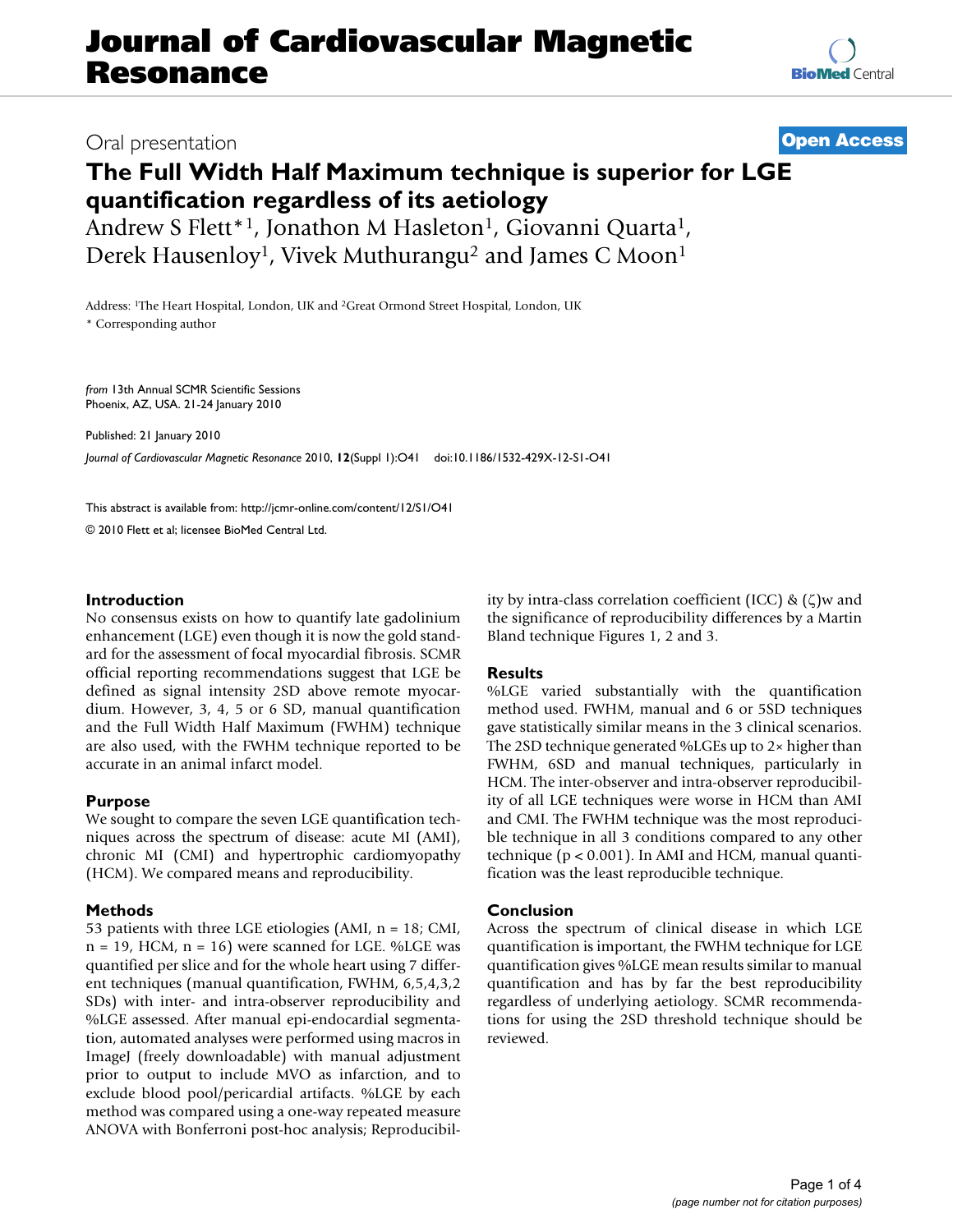

Mean Percentage LGE area by Quantification Technique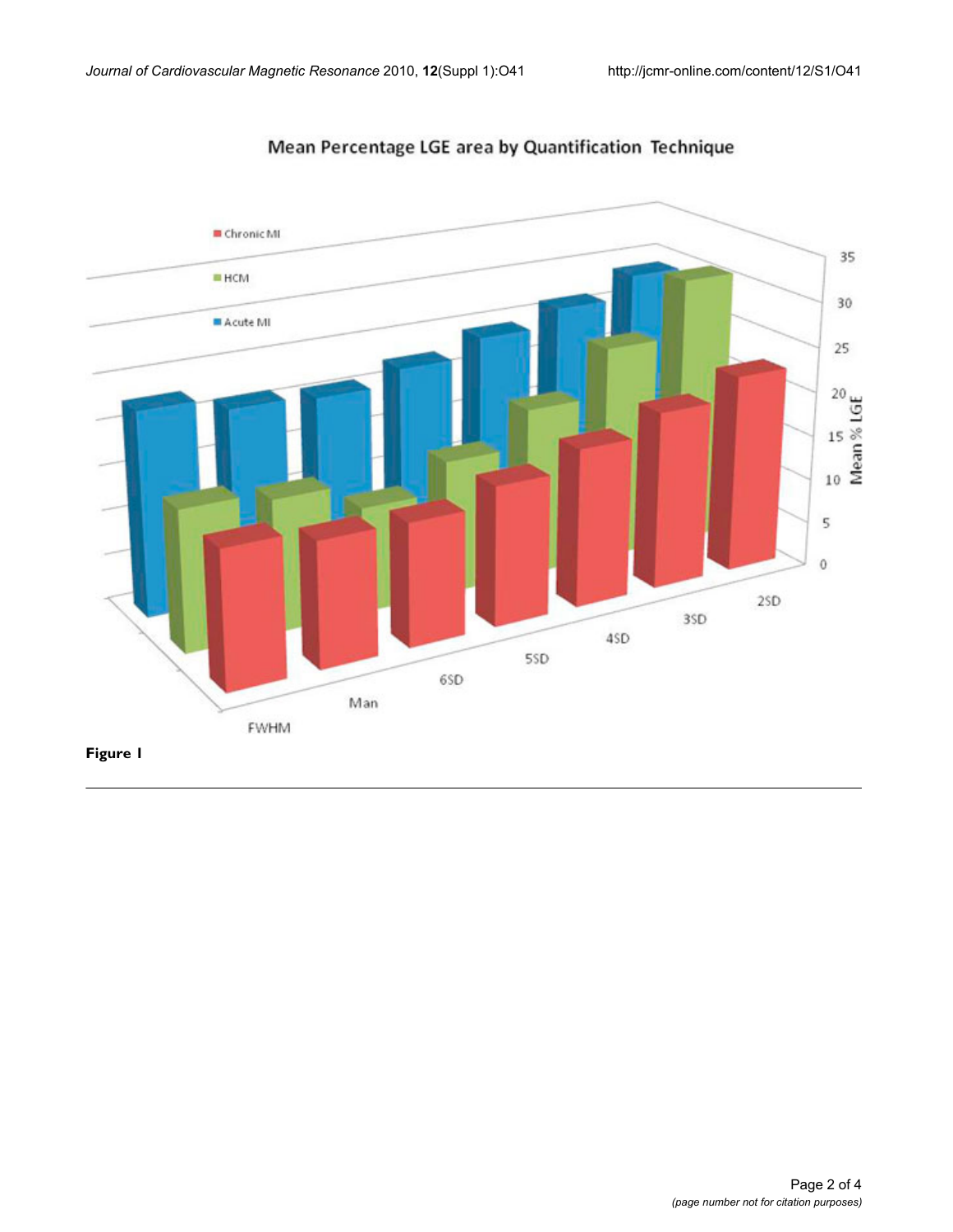

Measurement Error by LGE Quantification Technique